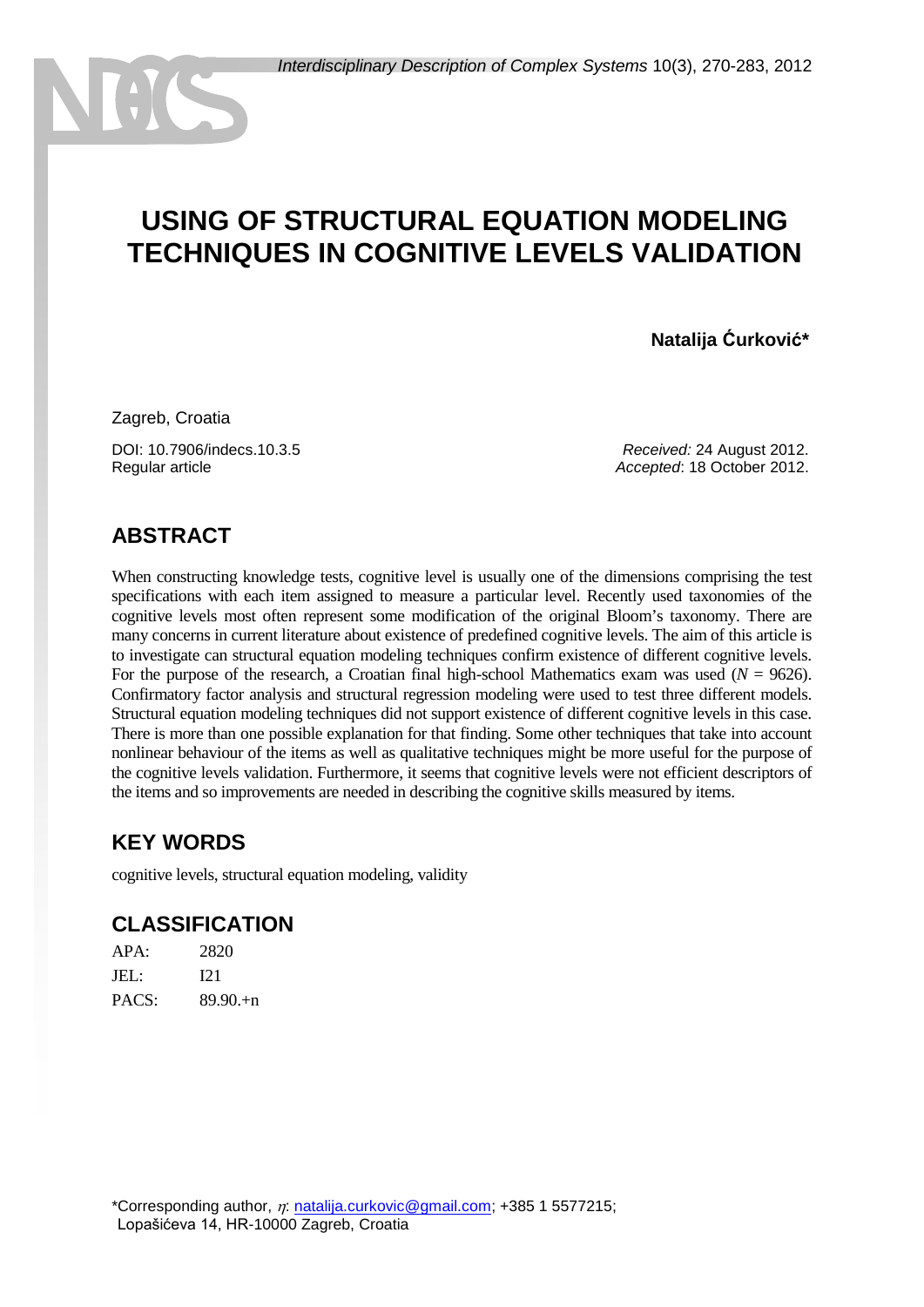## **INTRODUCTION**

One of the most influential taxonomies of educational outcomes based on the levels of cognitive processes is for sure the one proposed by Bloom in 1956. The Bloom's taxonomy (BT) represents a classification of six cognitive processes: knowledge, comprehension, application, analysis, synthesis and evaluation [1]. All categories, except the knowledge, form together the "abilities and skills". The basic assumption is that the categories lie on the continuum which represents a cumulative hierarchical structure [2]. The existence of this framework has several important consequences for the whole system in which the educational process takes place, from the experts who make decisions on the curriculum, to the teachers and students.

The authors of the BT believed that they had created a common framework for the classification of the educational outcomes that can contribute in positive change and development of item writing for the large scale assessments. Hence, they believed that the taxonomy can affect the testing procedures and create new ideas and paradigms within the field of testing. One of the primary goals of the BT was to emphasize that the simple information recognition and recalling are not the only aims of the education. The BT underlined the importance of many different cognitive processes testing rather than asking only for factual knowledge.

Very soon after its origination the BT became very popular and has been highly accepted both among educational scientists and practitioners. Thus, numerous research works aimed to determine all the procedures in which taxonomy can be applied and how to incorporate the taxonomy in the specific educational fields. Researchers also became very interested in investigating whether the BT's proposed hierarchical structure is truly presented in the real tests and is it possible to construct a test that would measure six different levels of cognitive processing. Therefore, the problem of the BT's validity became a serious research issue.

One of the first and most important research among the researches on the BT's validity was definitely the one conducted by Kropp and Stoker in 1966. Many other authors replicated lately their study or used their data in their own studies in which many of them intended to develop new approaches in the BT's validation. Kropp and Stoker [3] constructed four knowledge tests consisted of the six subtests. Each of the subtests was constructed in order to measure one cognitive level proposed by the BT. The tests were administered to the 15 to 17 year old students. In addition to the knowledge tests, a battery of the intelligence tests was delivered. Kropp and Stoker confirmed the cumulative hierarchical structure only for the first four levels. They also found that the correlation between each subtest and the general intelligence factor increases when the cognitive level measured by the subtest is becoming higher.

Madaus, Woods and Nuttal [4] taken over the data gathered by the Kropp and Stoker [3] and used causal modeling methodology in examining the relationship between the results of knowledge tests and the general intelligence factor. They found a letter Y-shaped model where the base is consisted from the first three levels (knowledge, understanding and application). Then, one branch goes from the application to the analysis and the other one from the application to the synthesis and evaluation. They concluded that the obtained Y-shaped model can be identified as the Cattell's model of the fluid and crystallized intelligence where the first branch goes from knowledge to the analysis approximates the crystallized intelligence. The second branch consisted of the synthesis and evaluation could be identified with the fluid intelligence. These results were confirmed in the study conducted by Miller, Snowman and O'Hara in 1979 [5].

Similarly to the results of the previous research, Smith [6] showed in his study that the BT can be divided into two parts. The first four cognitive levels (knowledge, comprehension,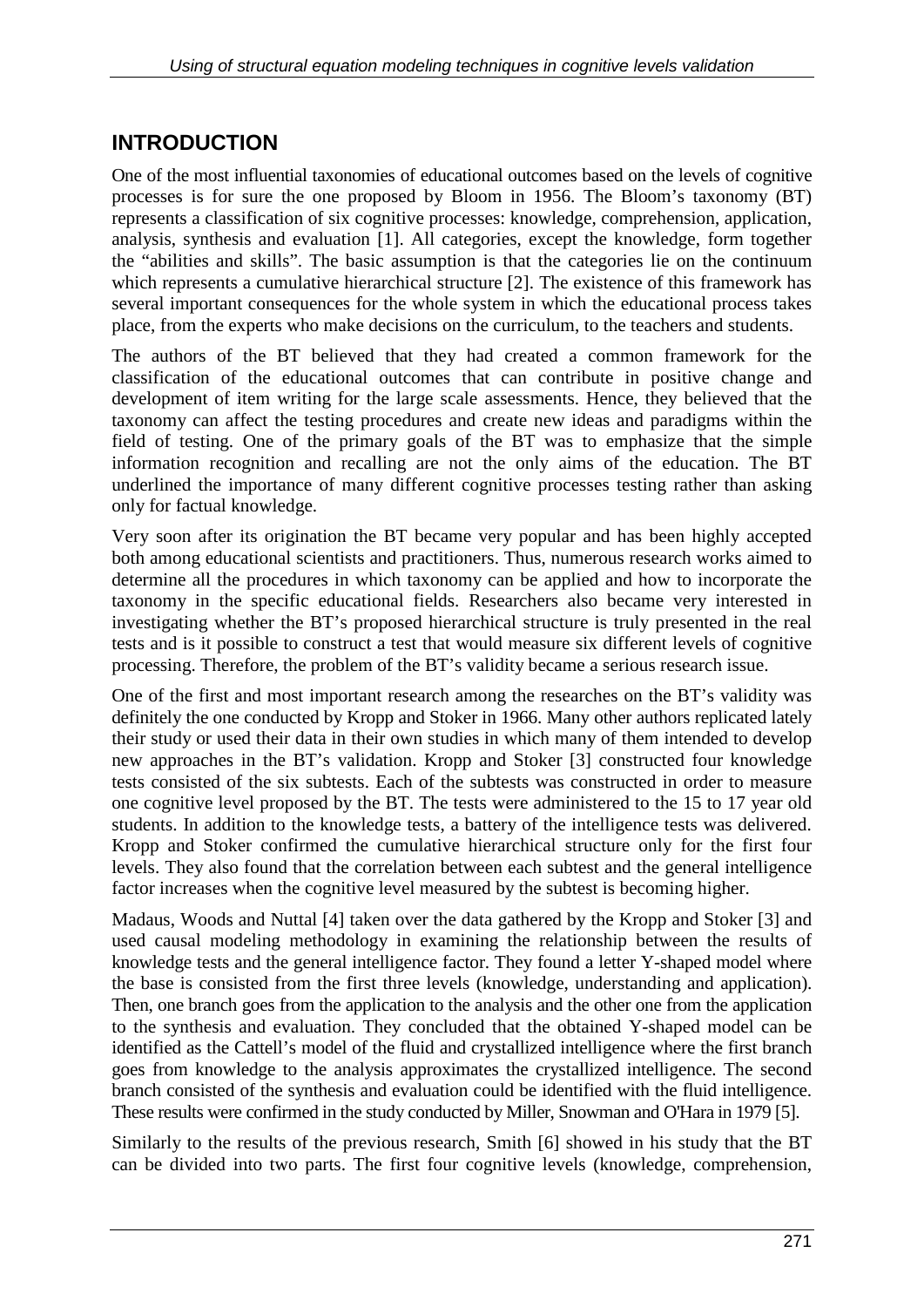application, analysis) go to the first part and the last two categories (synthesis and evaluation) go to the second part. His interpretation was different from those given by Madaus, Woods and Nuttal [4]. Smith linked the two obtained parts of the BT to the intelligence and creativity. He found that the first part correlates only with the intelligence and the second part both with the intelligence and creativity. It is similar to the modern construct of the divergent and convergent production.

The functioning of the cognitive taxonomy within the test specification of an allied health certification examination was studied in the Webb, Kalohn and Cizek's [7] research. The taxonomy used was a simplified BT in which items were classified as comprehension, application and analysis. A factor analysis of responses did not support expected cumulative hierarchical model of the cognitive complexity. The results of the factor analysis suggested unidimensional solution.

Gierl [8] in 1997 conducted an examination to determine whether the BT can provide an accurate model to guide item writers for anticipating the cognitive processes used by students on a large-scale achievement test in Mathematics. Thirty seventh graders were asked to think aloud as they solved items on the Mathematics test. Their responses were classified with a coding system based on the BT. The overall match between the cognitive processes expected by the item writers and those observed from the students was about 54 %. The author concluded that the BT does not provide an accurate model for guiding item writers to anticipate the cognitive processes used by students.

Lipscomb [9] in 2001 compared in his study a six level semantic differential scale using the bipolar terms "simple" and "complex" to the BT for classifying eighteen test questions. The participants were junior college faculty who had participated in one of the two instructional sessions: a BT session or a semantic differential session. The proportion of responses of each group was compared on each of the eighteen questions using the chi square statistic. The result showed that there was no difference between classifying the items according to the BT and to the six level complexity scale. Hence, the study showed that the BT does not represent an improvement over the scale "simple-complex".

Most of the conducted studies pointed out that the construct validity of the Bloom's taxonomy is questionable and that the dimensions could be replaced by simpler concepts such as the complexity of the items [9] or with some model of intelligence such as Cattell's [4]. Despite the lack of evidences that would confirm existence of different cognitive levels in knowledge tests, original or some form of the revised versions of Bloom's taxonomy are used in modern educational systems round the world [10]. Accordingly, abbreviated version of the Bloom's taxonomy consisted of the first three levels became the central model used in development of the state-level tests in Croatian educational system.

Although many theorists suggested discarding the BT as well as the other classification schemes arised from it [11], contemporary researchers [12-13] believe that the taxonomy itself is not so problematic but its use. They strongly recommend using the taxonomies when constructing the items rather than using them as a part of post-hoc item specification procedures which has become customary. Furthermore, they claim that the more complex methodological procedures, can classify the items into cognitive categories more accurately than the traditional single-method approaches.

### **STRUCTURAL EQUATION MODELING**

Since the researches on the validity of the BT were mainly conducted to the mid 90's, methodology of the structural equation modeling (hereinafter: SEM) generally was not used.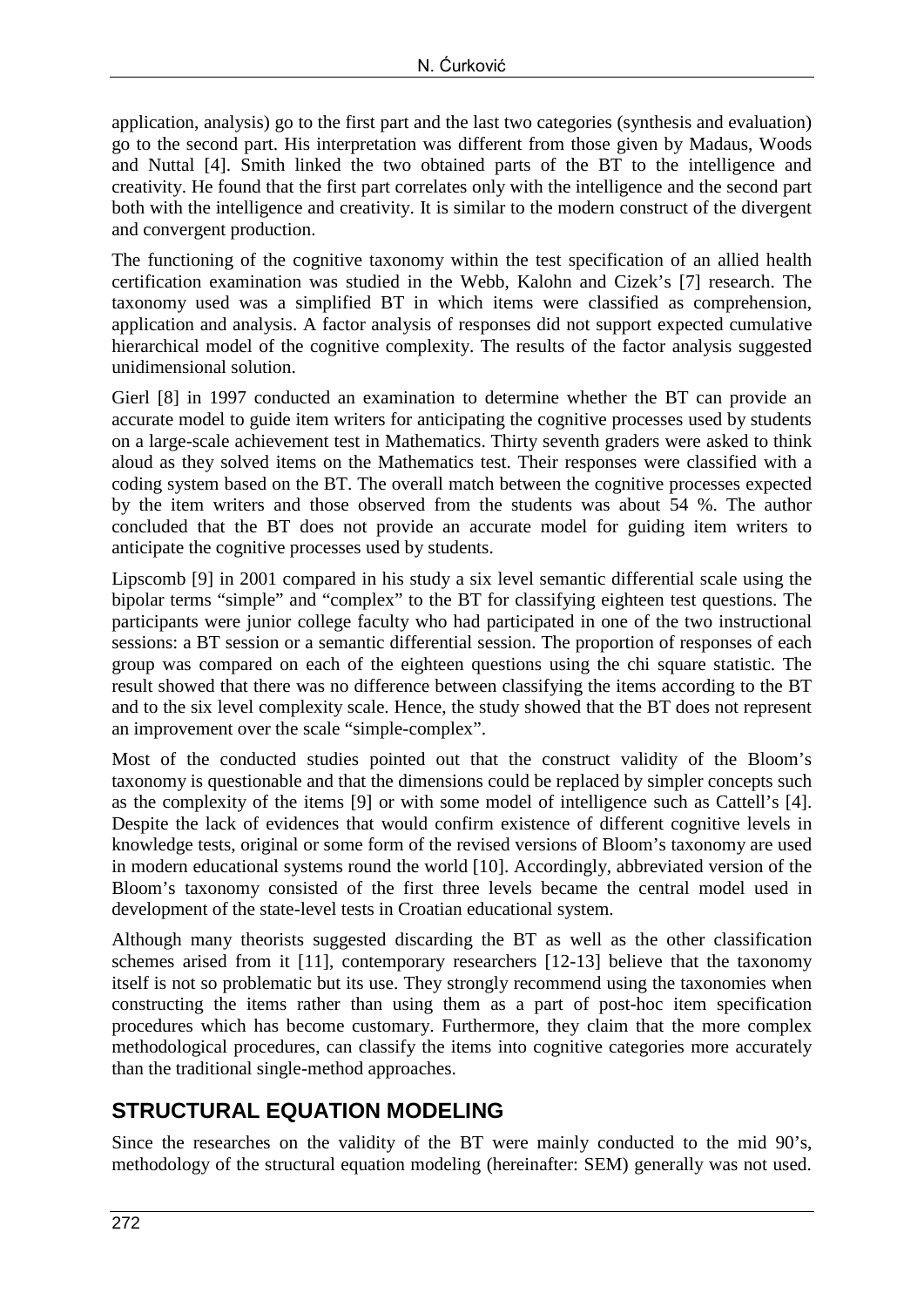Although this methodology dates back to the seventies, the existence of fast and powerful computers was necessary to make it more popular among scientists. As it was described in the introductory part, researchers as Madaus, Woods and Nuttal [4] as well as Miller, Snowman and O'Hara [5] used approaches similar to SEM to test BT validity. Validity researches conducted in the last twenty years have proven usefulness and necessity of SEM for that type of research [14]. Hence, this methodology will be used in this study.

SEM represents a group of methods that are regularly used for representing dependency (arguably "causal") relations in multivariate data in the behavioral and social sciences [15]. Generally, a structural equation model is a complex composite statistical hypothesis. It consists of two main parts: the measurement model represents a set of *p* observable variables as multiple indicators of a smaller set of *m* latent variables, which are usually common factors. The path model describes relations of dependency—usually accepted to be in some sense causal—between the latent variables. The term *structural* model is reserved here for the composite SEM, the combined measurement and path models. SEM provides: testing multivariate hypotheses; testing causal relationships even in the correlation studies (only with a proper research design); testing alternative hypotheses. It allows reducing of number of variables to a simpler model and determination of the mutual effects size between latent and observed variables [14]. Thus, it can be said that SEM represents an analytical framework that unifies several multivariate methods which purpose is to provide meaningful and parsimonious explanations of relationships between a set of variables.

SEM consists of the following six steps: model specification, model identification, construct operationalization, parameter estimation, hypotheses evaluation, and, model respecification [14]. The first step is model specification, which means the representation of the research hypotheses in the form of structural models. This involves drawing a model diagram using a set of more or less standard graphical symbols or writing of series of equations. These equations define the model's parameters, which correspond to presumed relations among observed and/or latent variables that will be estimated with sample data. Regardless of the representation form (graphical model or set of equations), the model must contain clearly defined parameters that indicate the relationships between observed and latent variables. This model serves as a framework for testing the sample data. Model specification is probably the most important step. This is because results from later steps assume that the model is basically correct.

The next step is to identify the model and parameters. The model is identified if there is a theoretical possibility to derive a unique estimate for each parameter of the model. The term parameter refers to a numerical value that describes some aspect of the model in the population [16]. One of the main goals of the SEM is to assess as precise as possible the values of model parameters.

The third step is a selection of measures which will be represented by variables in the model. This step also includes data collection and their screening. This is followed by the next step: analysing the model. The fourth step involves assessing the parameters values and their fit to the collected data. There are many methods used to estimate parameters, but the most usual one is maximum likelihood method (ML). ML estimates all parameters simultaneously. The name "maximum likelihood" describes the statistical principle that takes place during the process of parameters derivation: the estimates are the ones that maximize the likelihood (the continuous generalization) that the data (the observed covariances) were drawn from this population [17]. This method has iterative nature which means that the computer program derives the initial solution and then tries to improve the estimation. The improvement means that the covariance model in each of the next iteration is more similar to the observed covariance.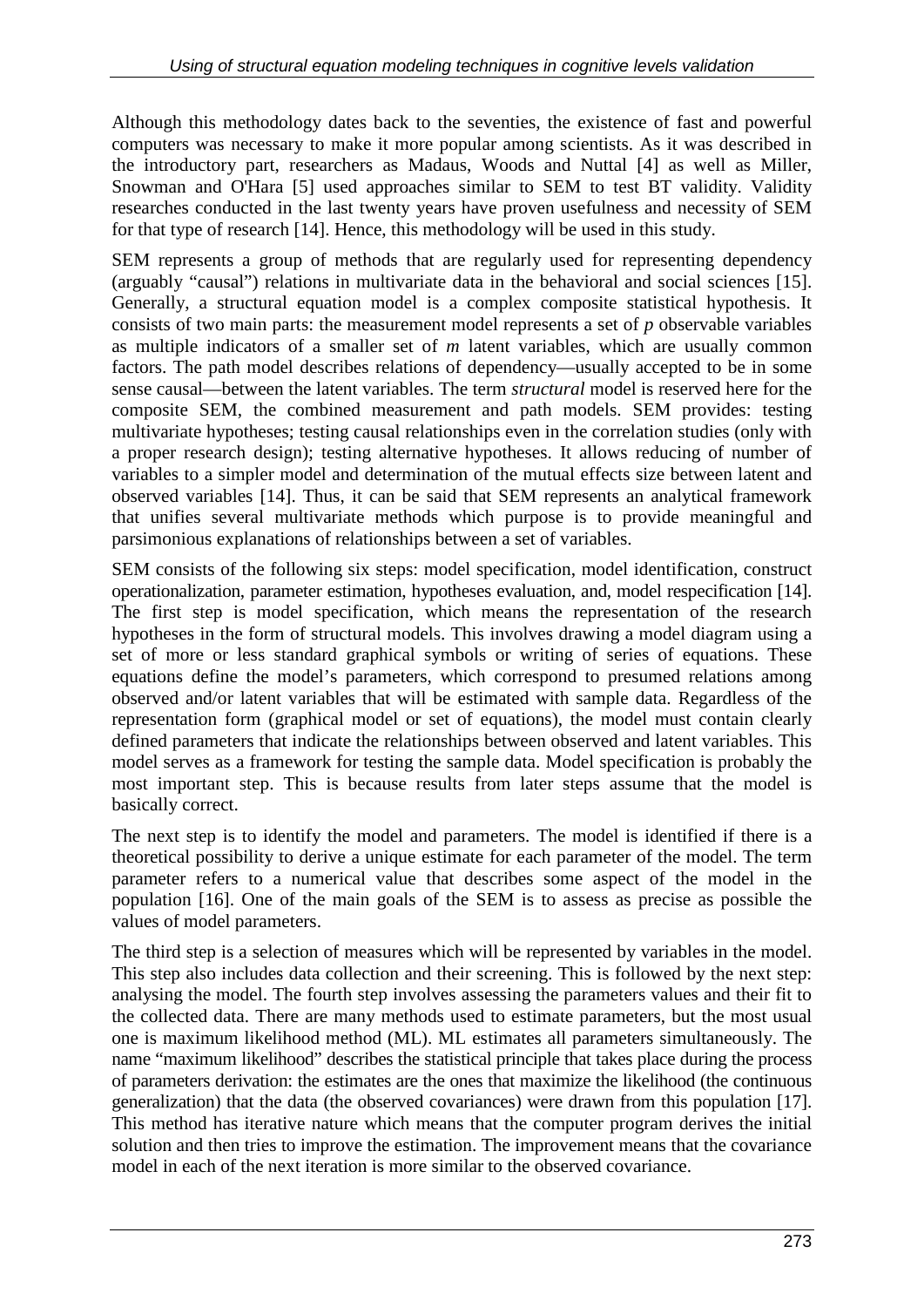The penultimate step is the evaluation of the proposed model with the observed data. If it turns out that the fitting is satisfactory, the following actions are interpretation of the parameters and consideration of equivalent of near-equivalent models. Equivalent model explains the data just as well as the proposed model but does so with a different configuration of hypothesized relations among the same variables.

If the proposed model does not fit well to the observed data, respecification and evaluation of the revised model should be done on the same data. As an initial specification, this new research should be guided by hypotheses.

There is a large number of goodness-of-fit indices that can be used when evaluating the model fit. Those indices can be divided into several groups: comparative, absolute, parsimonic, residual indices, and the proportion of variance explained by the model [18]. Therefore, selection of the specific index is not easy. However, high-quality models have desirable measures of fitting regardless of the choice of indicators. If different indicators give conflicting and inconsistent information, it is recommended to reconsider the model. Whatever combination of indices is selected, it should be taken into account several things. First, the values of these indices show an average fitting between models and data. Thus, it may happen that some parts of the model fit poorly with the data even though the overall indicators of fitting have the optimum values. In addition, the goodness-of-fit indices do not say anything about the theoretical meaning and significance of the results [19]. Therefore, even if the indices are satisfactory, theory driven interpretation of the parameters is critical for the model evaluation. And finally, values of goodness-of-fit indices do not say anything about the model predictive power. In conclusion, the model evaluation and testing of its fitting with the collected data is not a binary decision whether the model fits or not, but it is rather a process in which is more appropriate to describe model with the terms such as: reasonable, adequate, satisfactory, etc. with referring to a number of criteria.

#### **OBJECTIVE**

When constructing knowledge tests, cognitive level is usually used in the test blueprint to help describe what each item is designed to measure. Recently used taxonomies of the cognitive levels most often represent some modification of the original Bloom's taxonomy. There are many concerns in current literature about existence of predefined cognitive levels. Accordingly, the aim of this article is to investigate do structural equation modeling techniques confirm the existence of different cognitive levels?

It is expected to get three predefined cognitive levels: knowledge, comprehension, and application. That would confirm functionality and purpose of using cognitive levels in the test construction. Otherwise, if it is not possible to find different cognitive levels even if they were used while constructing the items, last few decades of practice using cognitive taxonomies for test construction could be reconsidered.

### **METHODOLOGY**

For the purpose of this research, a Croatian final high-school Mathematics test was used as a central instrument. It was administrated in June 2010 to  $N = 9626$  senior high-school students. The test consisted of 45 items: 15 multiple-choice and 30 open-ended. Some of the items were polytomously scored so the highest possible score on the test was 60 points. Subject-matter specialists who constructed the test classified the items into three categories based on the cognitive level that they supposed to measure: knowledge, comprehension, and application. These categories represent the abbreviated version of the Bloom's six-level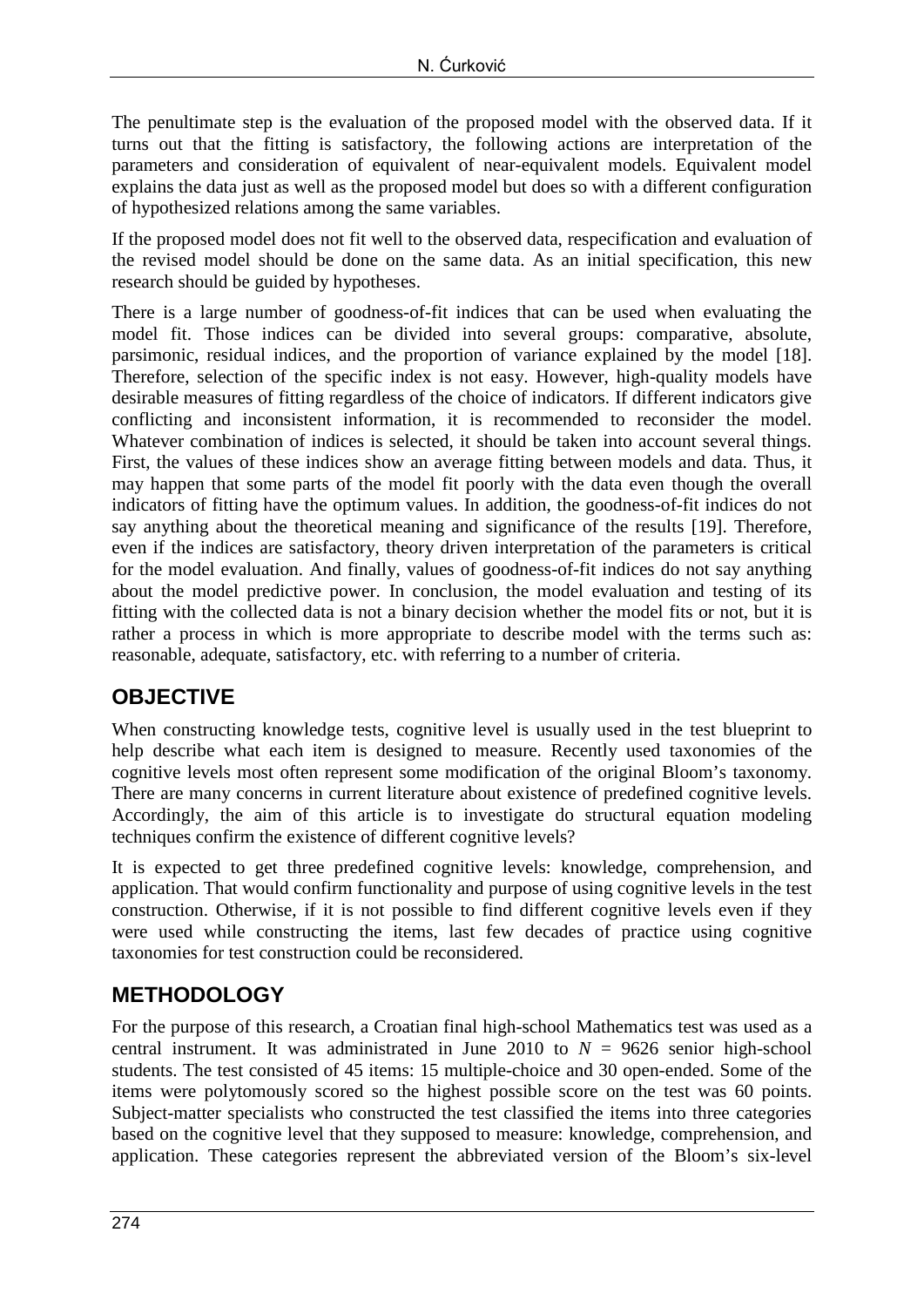hierarchical taxonomy. Hence, the assumption is that the items that measure higher levels require mastering the items that measure lower cognitive levels.

To examine the existence of three-level hierarchical structure, Mathematics test data were analysed by using confirmatory factor analysis (CFA) and structural regression model (SR). Both of these methods can be considered as the SEM techniques. The technique of CFA analyses measurement models in which both the number of factors and their correspondence with the indicators are explicitly specified. Standard CFA models have the following characteristics: (i) each indicator is a continuous variable represented as having two causes a single factor that the indicator is supposed to measure and all other unique sources of influence (omitted causes) represented by the error term; (ii) the measurement errors are independent of each other and of the factors; (iii) all associations between the factors are unanalysed (the factors are assumed to covary). The assumption under which CFA was conducted was the next: if the cognitive complexity differentiates the test items, then cognitive complexity levels should appear as different factors. Under a similar assumption as [7] conducted an exploratory factor analysis (EFA) in their study with the similar hypothesis. In this study, CFA was used rather than exploratory EFA for several reasons. As it was previously mentioned, analyses the measurement model in which the number of factors and their relationships with indicators are explicitly defined. Therefore, it can be implemented only if the theory that is being tested is well established. Since in this case there is a clear hypothesis of the existence of three latent variables that is theory driven, CFA is a logical choice.

The CFA tests only hypothesis about existence of different cognitive levels. To test hypothesis about relationships among latent variables (cognitive levels) and their directions, it is necessary to conduct SR model. It is probably the most general kind of core structural equation model. An SR model comprises both structural and measurement model which makes possible to test at the same time both structural and measurement relations. The aim of the SR model in this case was to determine the relationships among latent variables marked as cognitive levels.

Beforehand, items were parcelled in order to reduce number of indicators per first two latent variables (cognitive levels). Since there were only five items supposed to measure the third level, they were note parcelled. There are few reasons why the parcelling was done. Bandalos and Finney [20] offered two categories of argument in favour of parcels. The first category is oriented on the differing psychometric characteristics of items and parcels. When comparing the separate items with aggregate-level data or parcels, item-level data contain at least one of the following disadvantages: lower reliability, lower communality, a smaller ratio of common-to-unique factor variance, and a greater likelihood of distributional violations. Item-level data also have fewer, larger, and less equal intervals between scale points than do aggregate-level data [21-22]. The stated arguments are related to the basic psychometric theory. The second category of argument is focused on the factor-solution and model fit. The various indexes of model fit are expected to be more acceptable when parcels, rather than items, are used because of the psychometric and estimation advantages of parcels. Compared with the item-level data, models based on parcelled data have fewer estimated parameters in defining a construct as well as in representing the whole model. Hence, these models are more parsimonious. Furthermore, their residuals have smaller chances to be correlated, and they reduce various sources of sampling error [22].

There was one more important reason for parcelling. The test used in this study is mostly consisted from dichotomous items. Since the structural equation techniques are primarily developed to deal with the continuous variables [14], the grouping items into parcels was necessary in order to create suitable indicators for SEM analysis. An important assumption that has to be satisfied when creating parcels is the unidimensionality of the items to be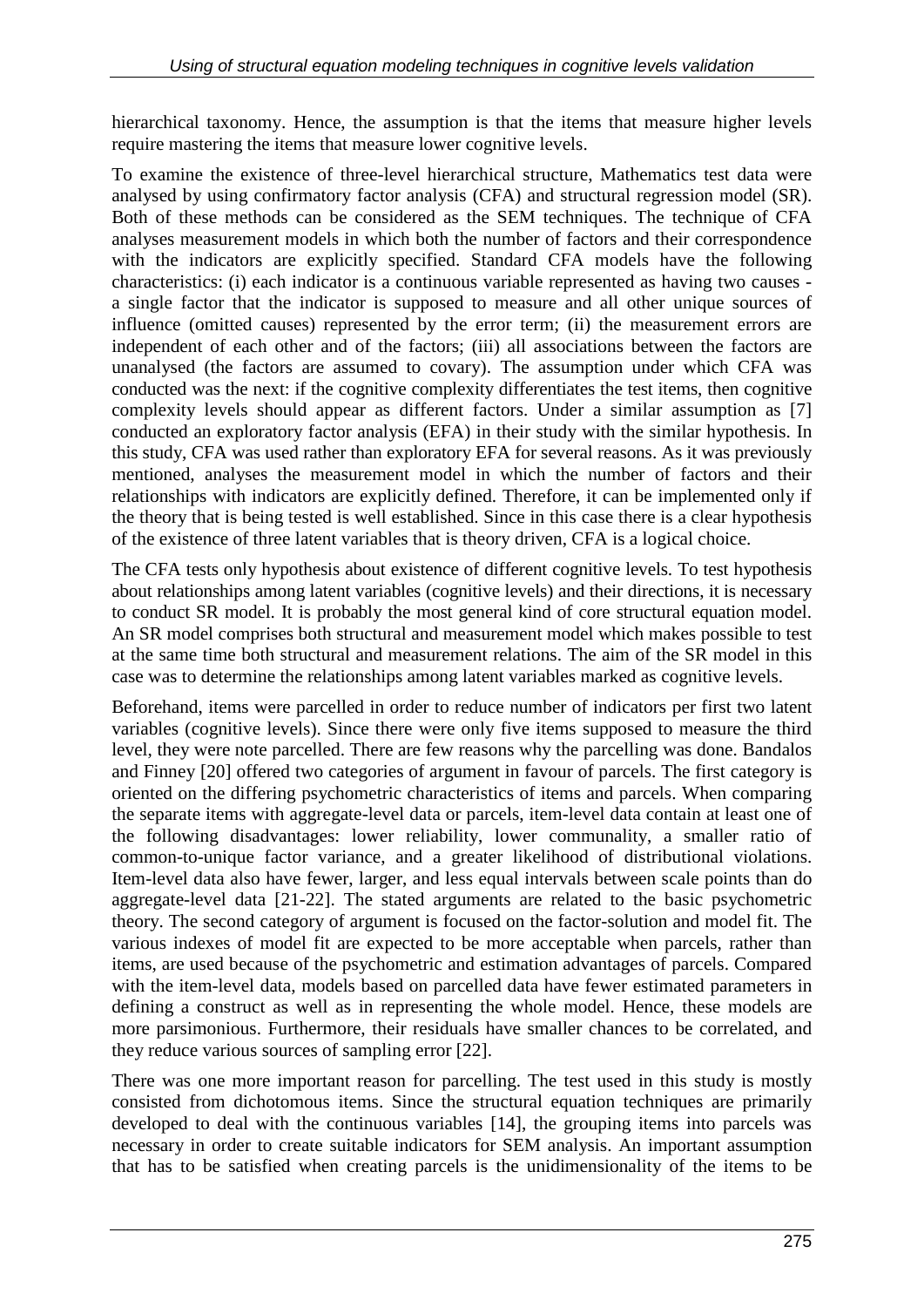parceled. To determine the dimensionality of each sets of items to be parcelled (those supposed to measure first two cognitive levels), principal component analysis were conducted. The first component for both item sets have explained about 30 % of the variance and the ratio of the first two eigen-values were bigger than five. According to Hattie [23], obtained results indicate the unidimensionality. The first item set contained twelve items and the second set had twenty-eight items. Since the optimal number of indicators per latent variable is three to four [14], items from the first item set were aggregated into three parcels consisted of four items. The second item set was grouped into four parcels made of seven items. Parcelling was done using the "item-to-construct balance" method proposed by Little, Cunningham, Shahar, and Widaman [24]. The aim of that method is to create parcels that are equally balanced in terms of their difficulty and discrimination.

When the parcelling was done, three alternative models were proposed and tested. The analyses were done with LISREL 8.80 software. Covariance matrix used in the analyses is presented in the Appendix.

CFA was firstly conducted. Its aim was to check the existence of three latent variables which represent cognitive levels. As it can be observed from the graphical representation (Model A in Figure 1), the model allows covariations among latent variables which are expected based on the Bloom's taxonomy assumptions. Prior to the parameters estimation, model identification was checked. There are some straightforward rules for CFA models that concern minimum numbers of indicators per factor. For standard CFA it means that every indicator loads on just one factor and there are no measurement error correlations. More precisely, according to the two-indicator rule, a standard CFA model is identified if every factor has two or more indicators, each row of the  $\Lambda$  matrix (matrix of factor loadings  $\lambda$ ) has only one nonzero element; error covariance matrix (δ) is diagonal, and has zero elements outside the diagonal; and variance/covariance matrix of latent variables (Φ) has at least one nonzero element [14]. These requirements are all met in the CFA model presented in this article.

Parameter estimation was made using maximum likelihood estimation on covariance matrices. Covariance matrix for the observed data is given in the Table 1. When the parameters were estimated, four different goodness-of-fit indicators were considered: Chi-Square  $(\chi^2)$ , comparative fit index (CFI), root mean square error of approximation (RMSEA), and Akaike information criterion (AIC).

Since the standard CFA is limited on testing whether latent variables exist or not rather than explaining their relationships, two alternative models were built and tested in order to provide a clearer insight into the nature of relationships among latent variables, as well as among observed and latent variables. Both of them are grounded in the BT assumptions and the findings of the previous studies reported in the introductory part of the article. The first proposed SEM model, model B (Figure 1), represents the expected hierarchical cumulative structure of the BT. The expected structure is operationalized through the latent-growth model in which each previous level "cause" the next one. Usually, that type of models can be found in the longitudinal studies where are they employed in order to control high covariations between

| Model | <b>Goodness-of-fit Statistics</b>            |              |        |            |  |  |  |  |  |
|-------|----------------------------------------------|--------------|--------|------------|--|--|--|--|--|
|       |                                              | <b>RMSEA</b> | AIC.   | <b>CFI</b> |  |  |  |  |  |
|       | 1874,5 ( $N = 9626$ , df = 51, $p < 0.001$ ) | 0,061        | 1938,0 | 0,988      |  |  |  |  |  |
| B     | 1875,8 ( $N = 9626$ , df = 52, $p < 0,001$ ) | 0,061        | 1944,1 | 0,988      |  |  |  |  |  |
|       | 1874,5 ( $N = 9626$ , df = 52, $p < 0,001$ ) | 0.061        | 1938,0 | 0,988      |  |  |  |  |  |

**Table 1.** Goodness-of-fit statistics for tested models.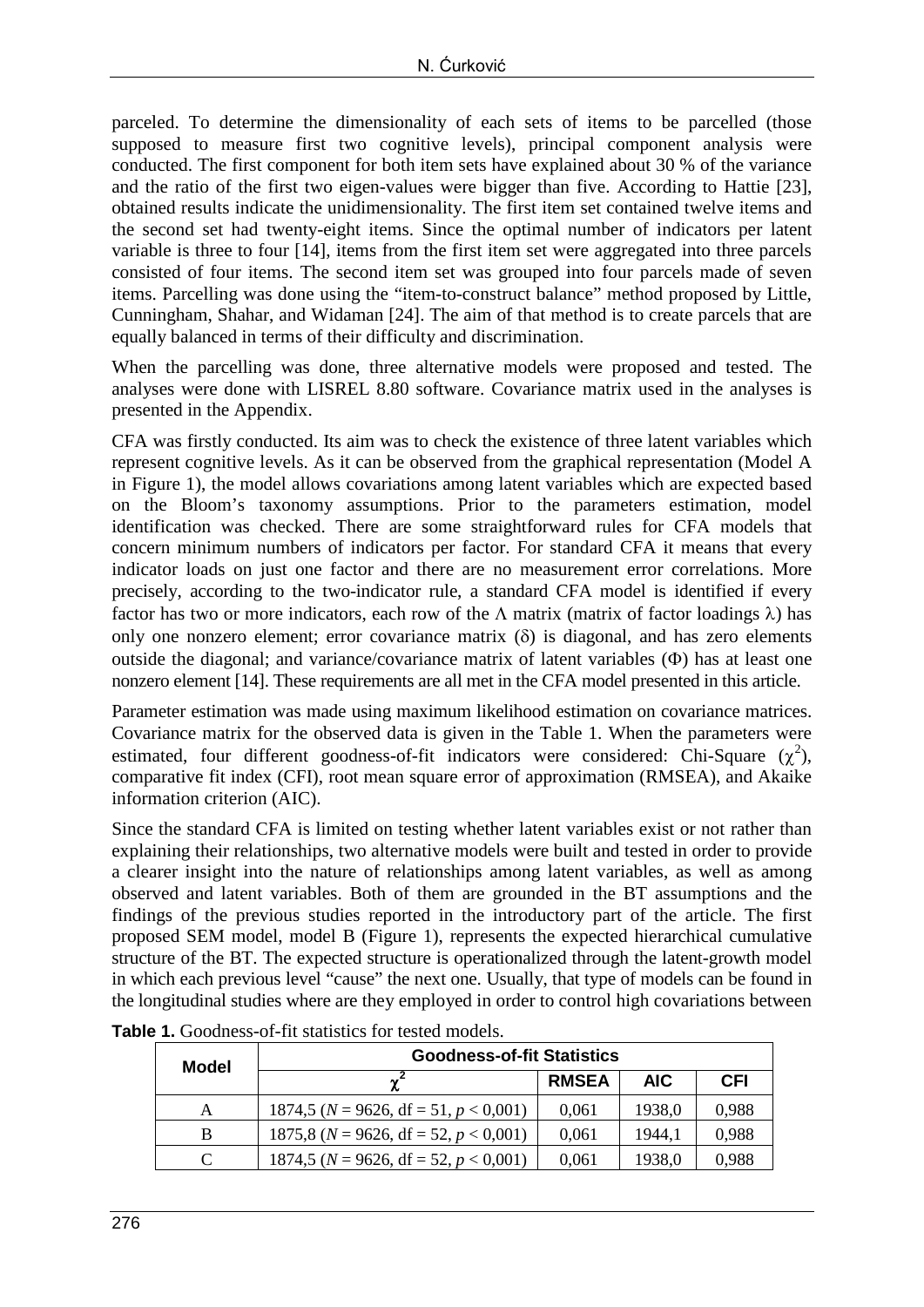



Figure 1. Tested models A, B and C of cognitive levels. The path coefficients are standardized.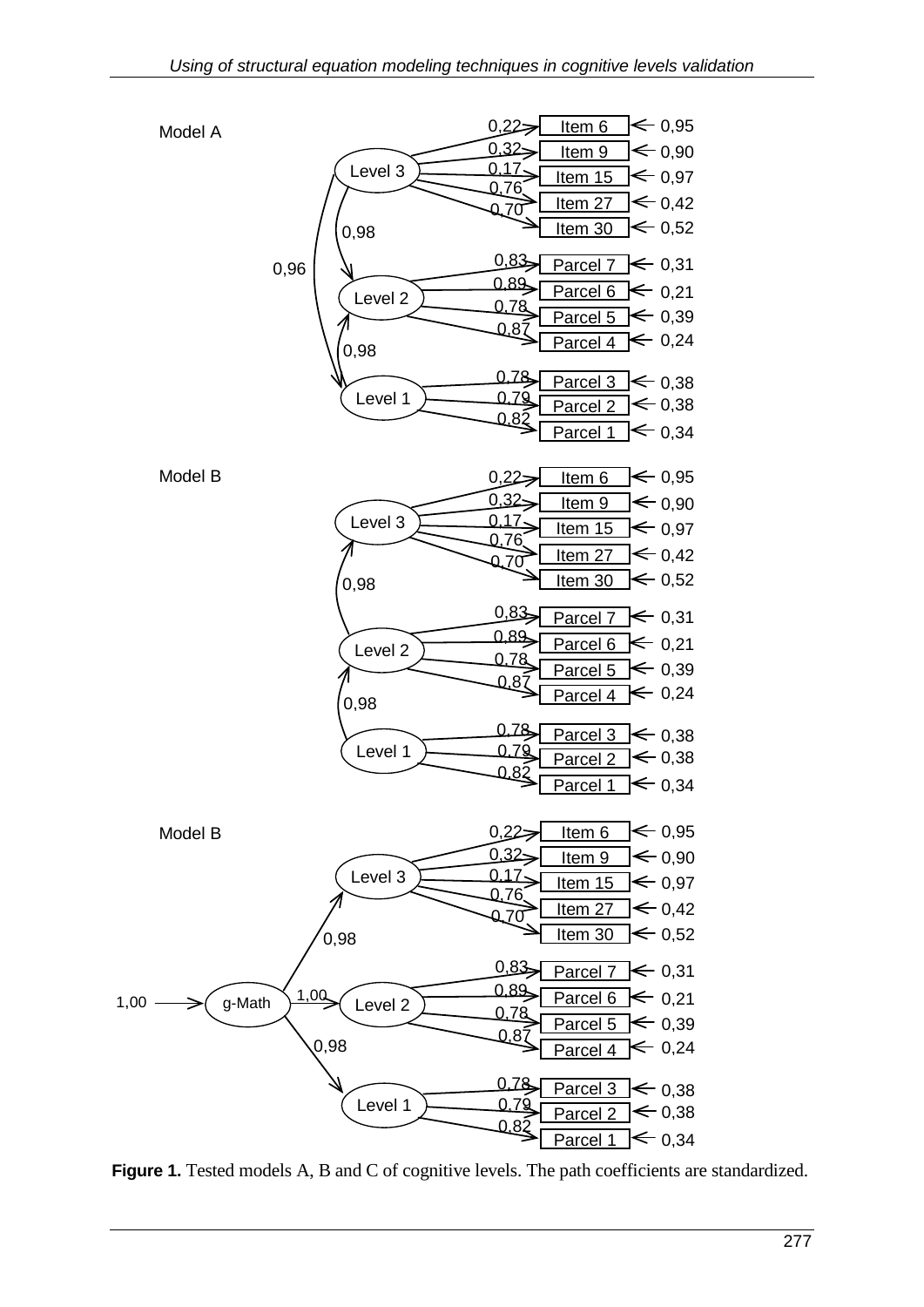measurements of the same construct in different points in time. It should be noted that the model is recursive which automatically means that it is identified [14].

In the second model, model C (Figure 1), higher order factor was introduced. In its nature it is an extension of the standard CFA model. The second-order factor was named "general knowledge of Mathematics". The model is mostly based on the results of earlier studies which dominantly did not confirm expected hierarchical cumulative structure. Furthermore, studies that included testing of the general intelligence factor showed its strong relationship with the cognitive levels. Even though the intelligence was not measured as a part of this study, it is expected that the general knowledge can also successfully explain the most of variance of the test achievement [25]. Therefore, it seems plausible to predict that the general knowledge of Mathematics would be a factor responsible for the covariations between the first-order latent variables.

For both models parameters were estimated by the maximum likelihood method and the goodness-of-fit statistics were checked in the same manner as for the first CFA model.

## **RESULTS AND DISCUSSION**

The set of three latent models was tested. Their purpose was to examine the existence of three latent variables responsible for covariations among the items that measure specific cognitive level. The tested models with obtained standardized parameters are shown in Figure 1. Goodness-of-fit indices related to each model are presented in Table 1.

The model A was the simplest and it should have tested only the existence of three predefined factors or cognitive levels. Comparative and parsimonic indices of goodness-of-fit (RMSE, CFI, and ACI) for this model indicate excellent agreement between estimated and observed parameters. However, the estimated standardized parameters between latent variables were almost equal to one which indicates strong unidimensionality rather than existence of three separate factors. Therefore, two additional models were introduced. Their purpose was a reduction of the variance among latent variables and provision of a clearer picture of the relationships between latent variables and their relations to observed variables.

The first of these two models, model B, was a hierarchical factor model. Hierarchical confirmatory factor analysis models depict at least one construct as a second-order factor that is not directly measured by any indicator. This second-order factor is also presumed to have direct effects on the first-order factors, which have indicators. These first-order factors do not have unanalysed associations with each other. Instead, their common direct cause, the second-order factor, is presumed to explain the covariances among the first-order factors [14]. In this case the model was introduced with the expectation that it would "pick up" the variance among the lower order factors (cognitive levels). Such a solution agrees with the theory because the second-order factor can be explained as a general factor of mathematical abilities, skills and knowledge. Some earlier attempts of BT validation also used the general factor in explaining covariations between cognitive levels [3]. However, introduction of general factor did not change an impression that the data are strongly unidimensional. Relationships between each first-order factor and second-order factor are almost equal and extremely high.

Model C was built under the assumption of the cumulative-hierarchical structure of the BT. It represents an example of the latent-growth models that take into account high covariations among latent variables. However, this model revealed similar results as the previous two models. In other words, covariations among latent variables remained extremly high which indicate the existence of unidimensional construct. These findings are consistent with some previous research findings that used SR models. Thus, Hill [26] and Hancock [27] generally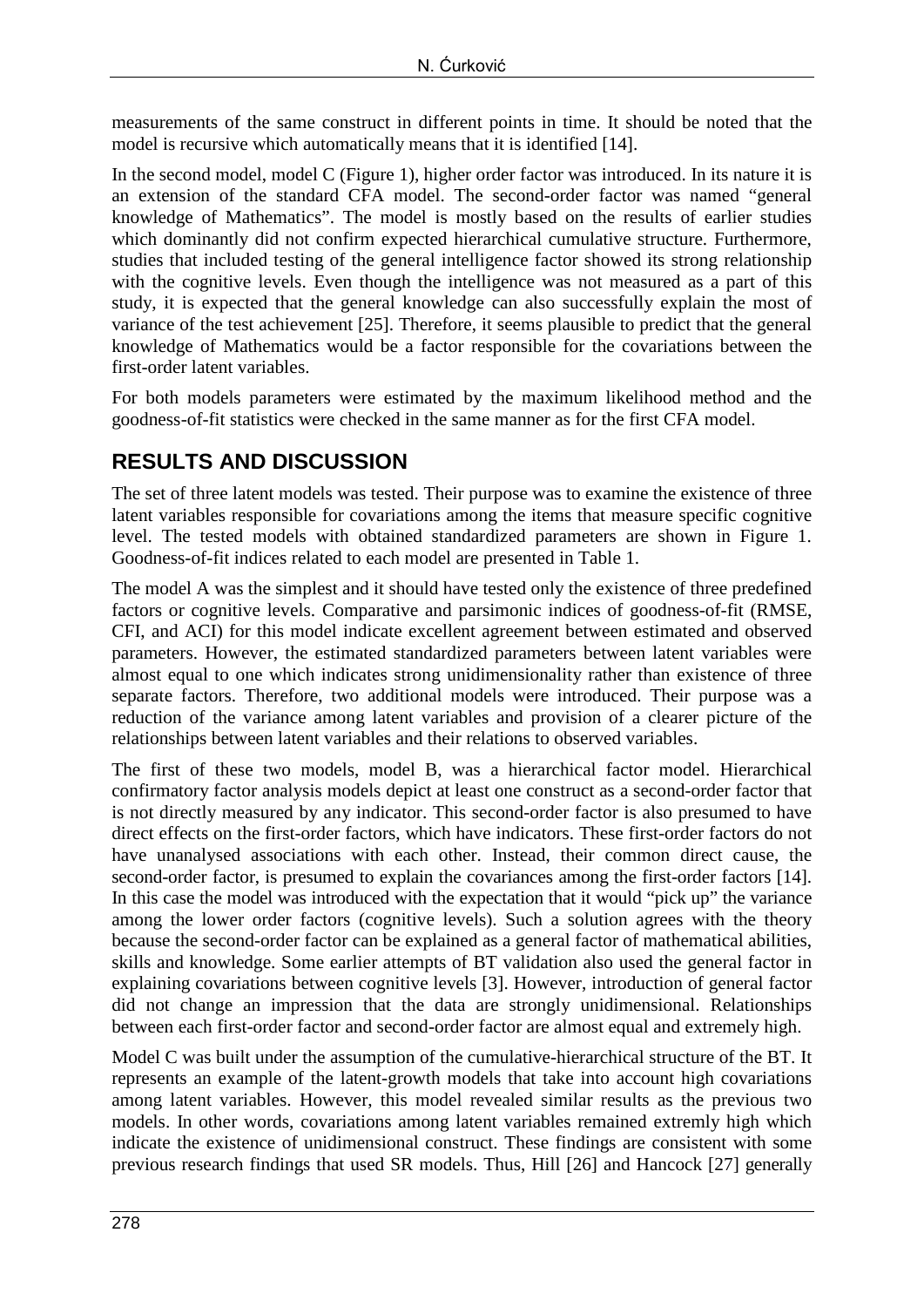failed to confirm the cumulative-hierarchical structure of the BT. Furthermore, similar results to these, but obtained by using exploratory factor analysis were reported by Webb, Kalohn and Cizek [7]. They also confirmed existence of only one factor instead of three.

There are several possible explanations for the findings of this study. The most likely one is related to the construction of the test. The aim of the construction is to select the best possible items on which results could be made valid conclusions about student achievement and knowledge. One of the most important indicators of the quality of items is their discriminative power. Hence, the items for the Mathematics test were mostly selected based on their discrimination parameters. Although the tests within the Croatian state level testing program are not pretested, content method specialists who build the tests use the results of previously delivered tests. They are advised to retain item types or to clone the items that proved to be very discriminative in the previous applications. Item cloning is a practice that is well established in the modern testing centres in order to reduce expenses related to the construction of new items [28]. Glas, and van der Linden [29] showed in an extensive study that cloned items remain very similar psychometric characteristics as "items-parents". According to fact that the Mathematics test included only those items which "parents" showed high discrimination in the past five years, it was expected to have items with very similar psychometric characteristics. In other words, it was expected to have items with high discrimination parameters (above 0,3 in the classical test theory terms). The average value of the discrimination parameters in this test was 0,45 which indicates that the tasks were carefully chosen; such high values could not be achieved by random selection, or only based on the item content. Thus, a common feature of all items was their high discrimination. It is likely that the very high discriminations were the common factor or the variable that created high covariations among the latent variables. This situation is not uncommon in the test preparation and there are numerous examples where the psychometric characteristics of items, such as difficulty or discrimination, strongly affect the dimensionality of a test [30-31].

The next finding to which attention should be paid is goodness-of-fit of the tested models. The parsimonic and comparative indices showed excellent agreement between model and the data while the absolute index  $(\chi^2)$  and standardized residuals indicated complete disagreement between the models and data. Chi-square in this case is not so problematic because of the large number of participants. The chi-square statistic is a sample size sensitive. When using the SEM techniques, it is recommended to work with the large samples because of the more accurate estimates. At the same time, with the large samples null hypothesis that the model fits the data is with chi-square almost always rejected. That is why chi-square in this case is not suspicious. However, high values of standardized residuals are not expected. It is surprising that the differences between observed and estimated covariance matrices are so big. Another unexpected findings are extremely high regression coefficients obtained between the latent variables. Such high regression coefficients together with the high standardised residuals indicate the existence of certain problems with the data. Since there are no clear guidelines for the interpretation of the residuals [14, 32], it is necessary to consider all the characteristics of the results obtained by the different analyses. One of the possible explanations for such high values of standardised residuals is a fact that the various analyses of the observed variables showed up a number of overlaps between the subtests that are supposed to represent the factors, which indicate nonlinear relationships. On the other hand, SEM techniques are often referred as linear structural modeling which emphasizes that those techniques assume linear relationships between variables. It is possible that the nonlinearity makes impossible to find a structural model that would fit the data and also confirm the predicted structure.

Based on the stated arguments, it could be concluded that the structural evidences of the BT validity are not unambiguous. The analyses of latent variables indicate strong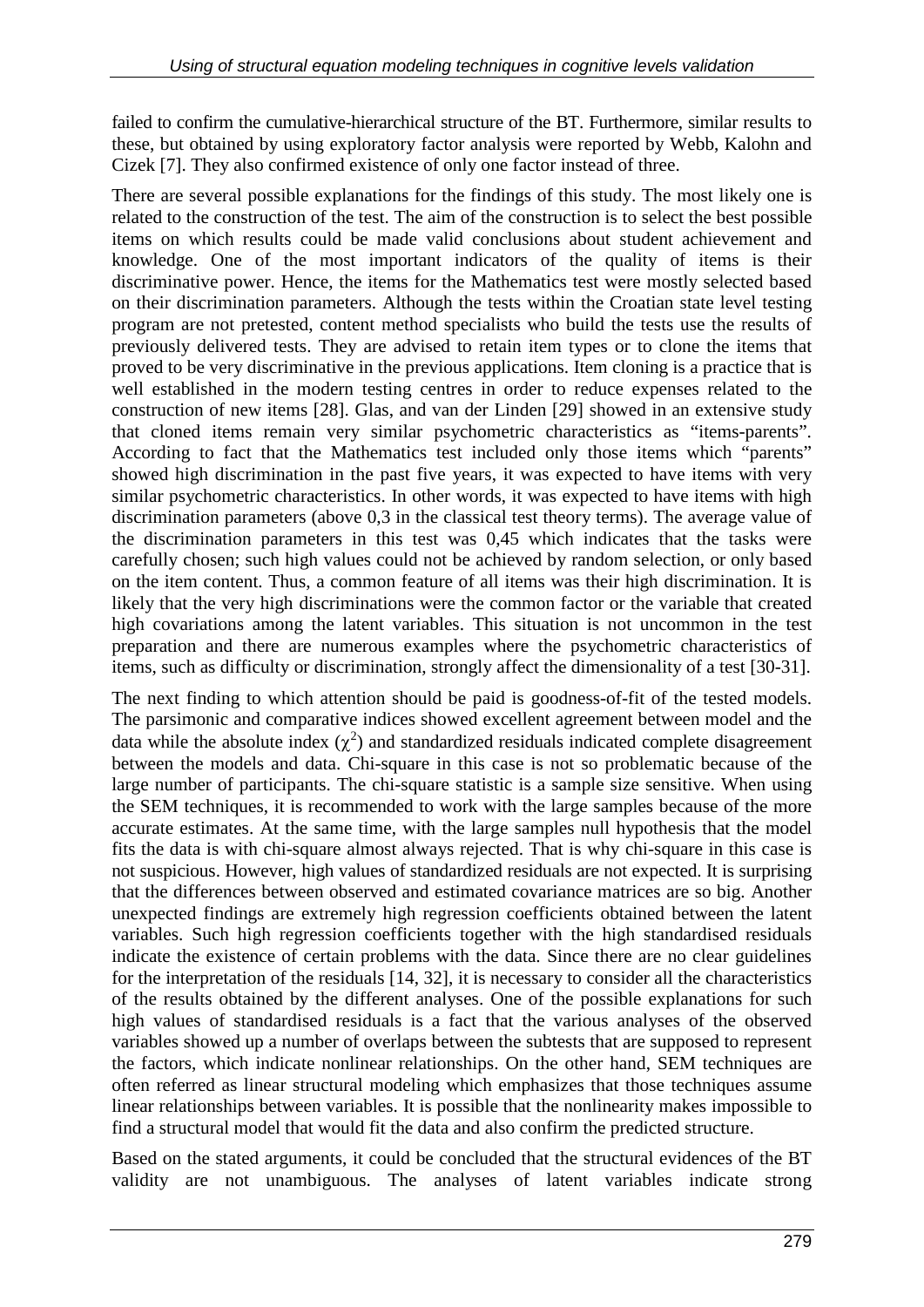unidimensionality which can be reasonably explained by the principles used in construction of the test, or extremely high discrimination indices.

# **CONCLUSION**

Cognitive levels are commonly used in item writing and test construction. An extensive SEM methods study was conducted to investigate whether the cognitive levels used in item and test construction really exist. Results obtained by confirmatory factor analysis and structural regression model indicated the existence of strong unidimensionality. Even though the goodness-of-fit statistics for the three proposed models suggest good fit of each of the models, the relationships between cognitive levels are so high that it is not realistic to keep them as separate latent variables. Such strong relationships between levels are possibly the consequence of the item selection procedure. The psychometric criterion was their discrimination parameters. Since they all have psychometrically similar characteristics, it is not surprising that they revealed unidimensionality. The results of this research suggest retaining the cognitive levels as an important part of the test construction procedures but also their reconsideration directed towards making them more operationalizable.

Studies results of the SEM methodological approaches used in this study should be compared in the future to some of the cognitive-psychometric models which allow for modeling the relationship between the item responses and student proficiency in various cognitive processes [12, 13, 33]. Also, new studies emphasize the role of qualitative research methodology in examination of the cognitive levels used to solve the items [34].

# **APPENDIX**

| Variable | 1     | $\overline{2}$ | 3     | 4     | 5                               | 6     | 7             | 8     | 9     | 10    | 11    | 12    |
|----------|-------|----------------|-------|-------|---------------------------------|-------|---------------|-------|-------|-------|-------|-------|
| Parcel 1 | 1,858 |                |       |       |                                 |       |               |       |       |       |       |       |
| Parcel 2 | 1,219 | 1,910          |       |       |                                 |       |               |       |       |       |       |       |
| Parcel 3 | 1,296 | 1,304          | 2,288 |       |                                 |       |               |       |       |       |       |       |
| Parcel 4 | 1,214 | 1,147          | 1,272 | 1,561 |                                 |       |               |       |       |       |       |       |
| Parcel 5 | 1,913 | 1,893          | 2,139 | 1,965 | 5,475                           |       |               |       |       |       |       |       |
| Parcel 6 | 1,424 | 1,365          | 1,513 | 1,394 | 2,327                           | 2,101 |               |       |       |       |       |       |
| Parcel 7 | 1,342 | 1,354          | 1,460 | 1,387 | 2,371                           | 1,621 | 2,301         |       |       |       |       |       |
| Item 6   | 0,279 | 0,194          | 0,294 | 0,233 | 0,463                           | 0,289 | 0,221         | 1,000 |       |       |       |       |
| Item 9   | 0,340 | 0,348          | 0,388 | 0,328 | 0,602                           | 0,385 | 0,451         | 0,207 | 1,000 |       |       |       |
| Item 15  | 0,092 | 0,070          | 0,057 | 0,159 | 0,425                           | 0,191 | 0,205         | 0,016 | 0,053 | 1,000 |       |       |
| Item 27  | 1,334 | 1,421          | 1,574 | 1,352 | 2,390                           | 1,603 | 1,614         | 0,140 | 0,371 | 0,416 | 2,816 |       |
| Item 30  | 1,742 |                |       |       | $1,574$   1,800   1,648   2,926 |       | $2,042$ 1,890 | 0,386 | 0,568 | 0,389 | 1,980 | 5,154 |

**Table 2.** Covariances among observed variables (*N* = 9626).

### **ACKNOWLEDGMENTS**

This work is financed by the National Foundation for Science of the Republic of Croatia.

### **REFERENCES**

- [1] Bloom, B.S., ed.: *Taxonomy of educational objectives. Handbook 1: Cognitive domain.* Longman, New York, 1956,
- [2] Anderson, L. and Krathwohl, D.R., eds.: *A taxonomy for learning, teaching and assessing. A revision of Bloom's taxonomy of educational objectives.* Longman, New York, 2001,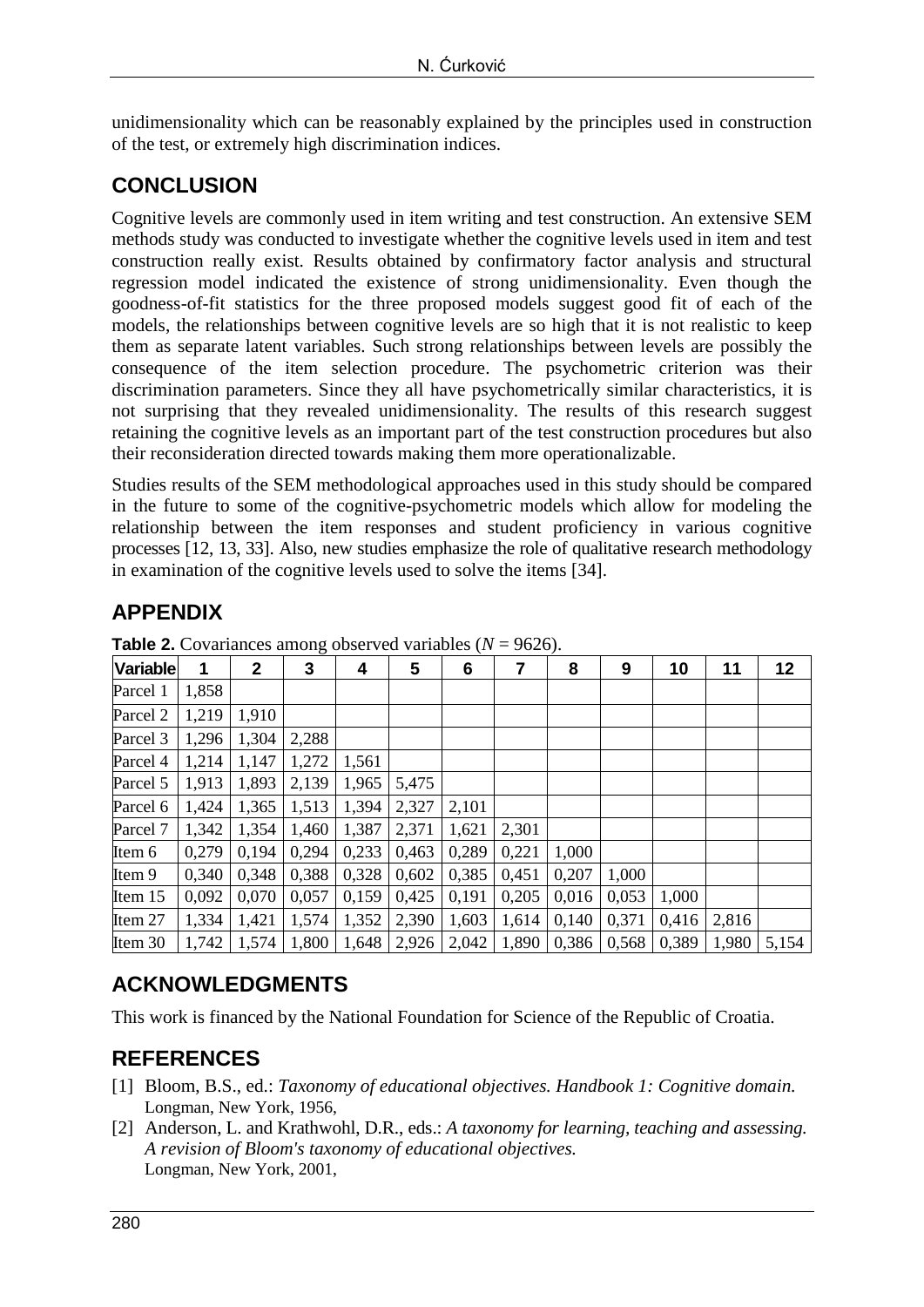- [3] Kropp, R.P. and Stoker, H.W.: *The construction and validation of tests of the cognitive processes as described in the taxonomy of educational objectives*. Florida State University, Tallahassee, 1966,
- [4] Madaus, G.F.; Woods, E.M. and Nuttall, R.L.: *A causal model analysis of Bloom's taxonomy.* American Educational Research Journal **10**(4), 253-262, 1973, [http://dx.doi.org/10.3102/00028312010004253,](http://dx.doi.org/10.3102/00028312010004253)
- [5] Miller, W.G.; Snowman, J. and O'Hara, T.: *Application of alternative statistical techniques to examine the hierarchical ordering in Bloom's taxonomy*. American Educational Research Journal **16**(3), 241-248, 1979, [http://dx.doi.org/10.3102/00028312016003241,](http://dx.doi.org/10.3102/00028312016003241)
- [6] Leon Smith, I.: *Validity of test of the cognitive processes.* Paper presented at the Annual Meeting of the American Educational Research Association, Chicago, 1972,
- [7] Cizek, G.J.; Webb, L.C. and Kalohn, J.C.: *The use of cognitive taxonomies in licensure and certification test development: reasonable or customary?* Evaluation & the Health Professions **18**(1), 77-91, 1995, [http://dx.doi.org/10.1177/016327879501800106,](http://dx.doi.org/10.1177/016327879501800106)
- [8] Gierl, M. J.: *Comapring cognitive representations of test developers and students on a mathematics test with Bloom's taxonomy.* The Journal of Educational Research **91**(1), 26-32, 1997, [http://dx.doi.org/10.1080/00220679709597517,](http://dx.doi.org/10.1080/00220679709597517)
- [9] Lipscomb Jr., J.W.: *Is Bloom's taxonomy better than intuitive judging for classifying test questions?* Education **106**(1), 102-107, 2001,
- [10] Booker, M.J.: *A roof without walls: Benjamin Bloom's taxonomy and the misdirection of American education*. Academic Questions **20**(4), 347-355, 2008, [http://dx.doi.org/10.1007/s12129-007-9031-9,](http://dx.doi.org/10.1007/s12129-007-9031-9)
- [11] Wineburg, S. and Schneider, J.: *Was Bloom's Taxonomy pointed in the wrong direction?* Kappan **91**(4), 56-61, 2009,
- [12] Gorin, J. S.: *Test design with cognition in mind*. Educational Measurement: Issues and Practice **25**(4), 21-36, 2006, [http://dx.doi.org/10.1111/j.1745-3992.2006.00076.x,](http://dx.doi.org/10.1111/j.1745-3992.2006.00076.x)
- [13] Rupp, A.: *Unique characteristics of cognitive diagnosis models.* Paper presented at the Annual Meeting of the National Council on Measurement in Education, Chicago, 2007,
- [14] Kline, R. B.: *Principles and practice of structural equation modeling*. 3rd edition. The Guilford Press, New York, 2011,
- [15] McDonald, R. P. and Ringo Ho, M.-H.: *Principles and practice in reporting structural equation analyses.* Psychological Methods **7**(1), 64-82, 2002, [http://dx.doi.org/10.1037/1082-989X.7.1.64,](http://dx.doi.org/10.1037/1082-989X.7.1.64)
- [16] Gonzalez, R. and Griffin, D.: *Testing parameters in structural equation modeling: Every"one" matters.* Psychological Methods **6**(3), 258-269, 2001, [http://dx.doi.org/10.1037/1082-989X.6.3.258,](http://dx.doi.org/10.1037/1082-989X.6.3.258)
- [17] MacCallum, R. C. and Austin, J. T.: *Applications of structural equation modeling in psychological research.* Annual Review of Psychology **51**, 201-236, 2000, [http://dx.doi.org/10.1146/annurev.psych.51.1.201,](http://dx.doi.org/10.1146/annurev.psych.51.1.201)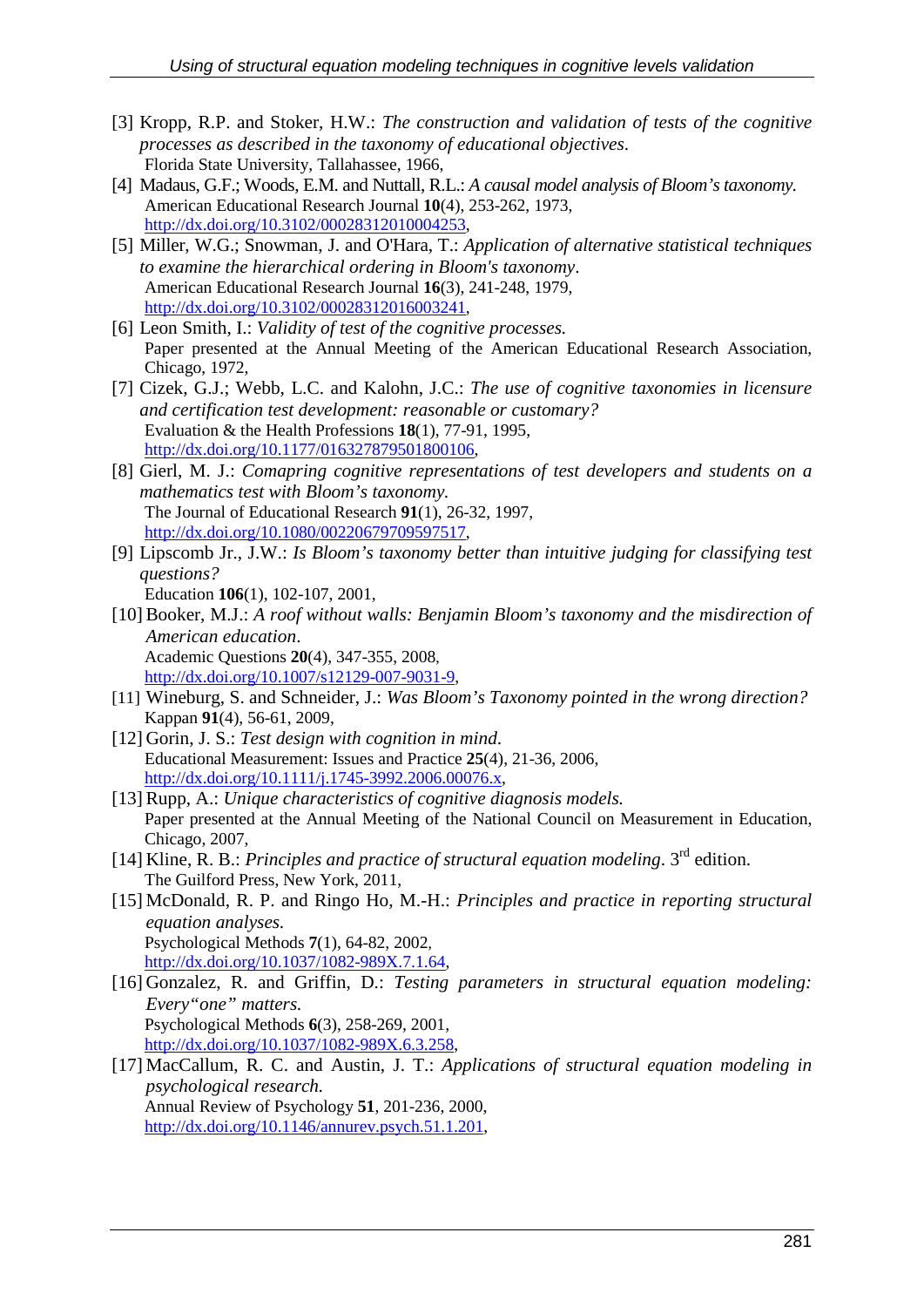- [18] Ullman, J.: *Structural Equation Modeling*. In Tabachnik, B.G. and Fidell, L.S.,eds.: *Using Multivariate Statistics*. Allyn and Bacon, Boston, 2001,
- [19] Mulaik, S., et al.: *Evaluation of goodness-of-fit indices for structural equation models*. Psihological Bulletin **105**(3), 430-445, 1989, [http://dx.doi.org/10.1037/0033-2909.105.3.430,](http://dx.doi.org/10.1037/0033-2909.105.3.430)
- [20] Bandalos, D.L. and Finney,S.J.: *Item parceling issues in structural equating modeling.* In Marcoulides, G.A. and Schumacker, R.E., eds.: *New developments and techniques in structural equation modeling*. Lawrence Erlbaum Associates, Inc., Mahwah, 2001,
- [21] Bagozzi, R. P. and Heatherton, T. F.: *A general approach to representing multifaceted personality constructs: Application to state self-esteem*. Structural Equation Modeling: A Multidisciplinary Journal **1**(1), 35-67, 1994, [http://dx.doi.org/10.1080/10705519409539961,](http://dx.doi.org/10.1080/10705519409539961)
- [22] MacCallum, R.C.; Widaman, K.F.; Zhang, S. and Hong, S:. *Sample size in factor analysis.* Psychological Methods **4**(1), 192-211, 1999, [http://dx.doi.org/10.1037/1082-989X.4.1.84,](http://dx.doi.org/10.1037/1082-989X.4.1.84)
- [23] Hattie, J.A.: *Methodology review: Assessing unidimensionality of a set of test items.* Applied Psychological Measurement **9**(2), 139-164, 1985, [http://dx.doi.org/10.1177/014662168500900204,](http://dx.doi.org/10.1177/014662168500900204)
- [24] Little, T.D.; Cunningham,W.A.; Shahar, G. and Widaman,K.F.: *To parcel or not to parcel: exploring the question, weighing the merits?* Structural Equation Modeling: A Multidisciplinary Journal **9**(2), 151-173, 2002, [http://dx.doi.org/10.1207/S15328007SEM0902\\_1,](http://dx.doi.org/10.1207/S15328007SEM0902_1)
- [25] Abedi, J.: *NAEP TRP Task 3e: Achievement Dimensionality, Section A.* National Center for Research on Evaluation, Standards, and Student Testing, Los Angeles, 1994,
- [26] Hill, P.W.: *Testing hierarchy in educational taxonomies: A theoretical and empirical investigation.* Evaluation in Education **8**(3), 179-278, 1984, [http://dx.doi.org/10.1016/0191-765X\(84\)90004-1,](http://dx.doi.org/10.1016/0191-765X(84)90004-1)
- [27] Hancock, G.R.: *Cognitive complexity and the comparability of multiple choice and constructed-response test formats.* The Journal of Experimental Education **62**(2), 143-157, 1994, [http://dx.doi.org/10.1080/00220973.1994.9943836,](http://dx.doi.org/10.1080/00220973.1994.9943836)
- [28] van der Linden, W.J.: *Linking response-time parameters onto a common scale.* Journal of Educational Measurement **47**(1), 92-114, 2010, [http://dx.doi.org/10.1111/j.1745-3984.2009.00101.x,](http://dx.doi.org/10.1111/j.1745-3984.2009.00101.x)
- [29] Glas, C.A.W. and van der Linden, W.J.: *Computerized adaptive testing with item cloning.* Applied Psychological Measurement **27**(4), 247-261, 2003, [http://dx.doi.org/10.1177/0146621603027004001,](http://dx.doi.org/10.1177/0146621603027004001)
- [30] Cizek, G.J.; O'Day, D.M. and Robinson, K.L.: *Nonfunctioning options: a closer look*. Educational and Psychological Measurement **58**(4), 605-611, 1998, [http://dx.doi.org/10.1177/0013164498058004004,](http://dx.doi.org/10.1177/0013164498058004004)
- [31] Trevisan, M. S., Sax, G. and Michael, W. B.: *The effects of the number of options per item and student ability on test validity and reliability*. Educational and Psychological Measurement **51**(4), 829-837, 1991, [http://dx.doi.org/10.1177/001316449105100404,](http://dx.doi.org/10.1177/001316449105100404)
- [32] Hayduk, L.A.: *Structural equation modeling with LISREL. Essentials and advances.* The Johns Hopkins University Press, Baltimore, 1987,
- [33] Leighton, J. P. and Gierl, M. J.:(2007*). Defining and evaluating models of cognition used in educational measurement to make inferences about examinees' thinking processes.* Educational Measurement: Issues and Practice **26**(2), 3-16, 2007, [http://dx.doi.org/10.1111/j.1745-3992.2007.00090.x,](http://dx.doi.org/10.1111/j.1745-3992.2007.00090.x)